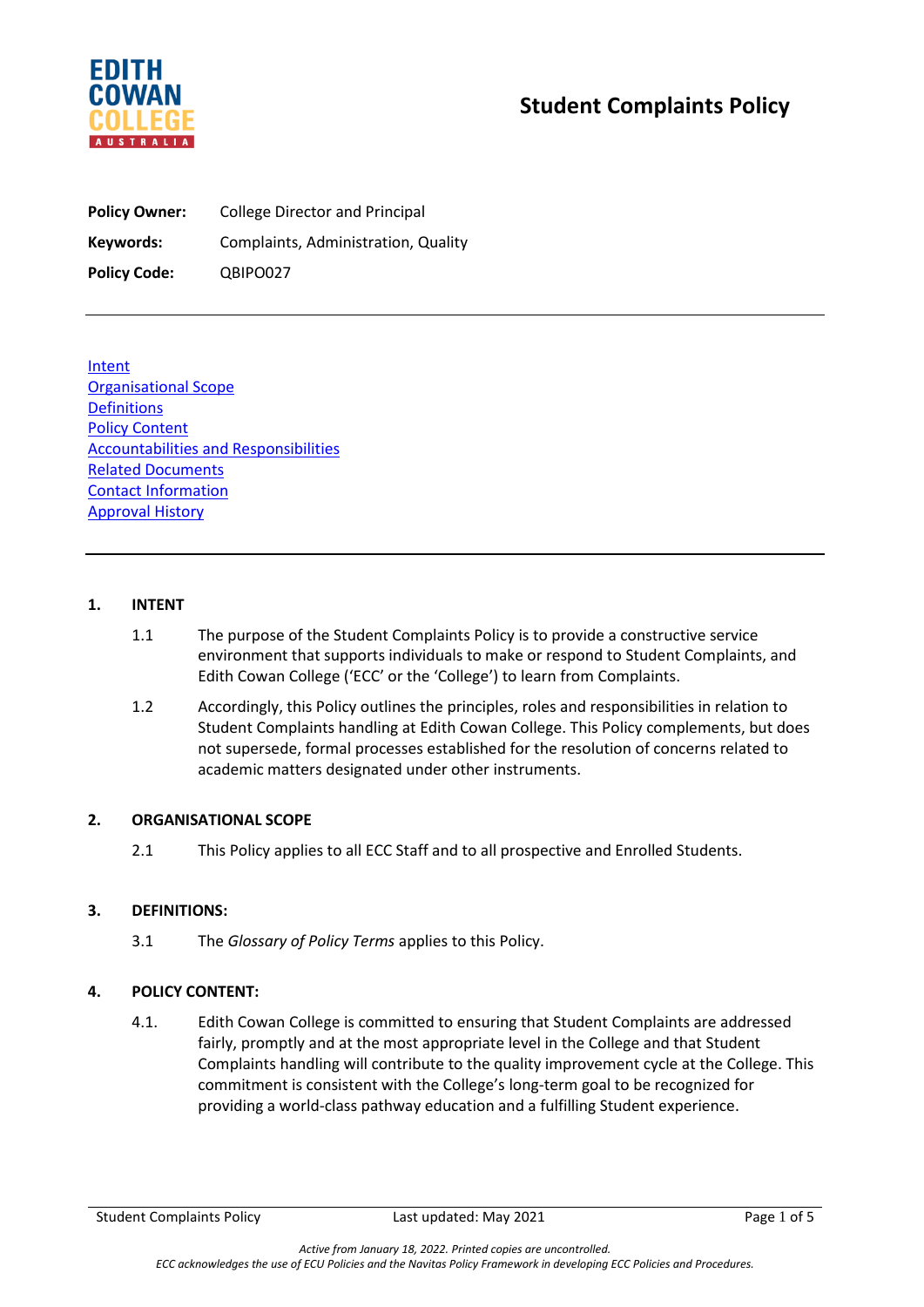

## **Student Complaint Management Principles**

- 4.2 Edith Cowan College's management of Student Complaints will be guided by the following:
	- 4.2.1 **Improvement** Student feedback and Student Complaints are important mechanisms which assist the College to achieve its strategic priorities. Feedback from Students provides a means by which the College can analyse and improve its services as part of its broader commitment to continual improvement.
	- 4.2.2 **Accessibility** Information on who and where to Complain is readily available to Staff and Students and the process of making a Student Complaint should be free of charge, flexible and easy to understand.
	- 4.2.3 **Responsiveness**  Student Complaints are acknowledged and acted on promptly and parties to a Student Complaint should be kept informed about the progress of that Complaint.
	- 4.2.4 **Procedural Fairness** Principles of procedural fairness will be observed appropriate to the circumstances, allowing for:
		- a) parties to a Student Complaint reasonable opportunity to explain their position in relation to the Complaint;
		- b) objective assessment of the information provided by both parties by a person or persons other than the original decision-maker; and
		- c) the provision of reasons for any decisions made, or conclusions reached, sufficient to enable a party to decide if they wish to challenge a decision or conclusion.
	- 4.2.5 **Supportive** The College's Student Complaint handling process demonstrates to individuals who are involved in a Student Complaint that the personal and professional needs and expectations of Students and Staff are important.
	- 4.2.6 **Confidentiality** Principles of confidentiality will be observed in the course of handling a Student Complaint and associated record keeping. Some personal information will need to be shared with the Staff member helping to resolve the Complaint.
	- 4.2.7 **Support persons** Students making a Complaint are entitled to be accompanied by a support person when meeting with a College Staff member. The role of support persons under this Policy is to support parties to a Student Complaint. Support persons shall not mean persons acting on the behalf of, or as an agent or representative of a party to a Student Complaint.
	- 4.2.8 **Accountability**  The College is accountable for its actions and decisions.

#### **Student Complaint Management Levels**

4.3 Wherever possible the College aims to resolve Student Complaints at the earliest opportunity and most local level thereby reducing the potential for costs, delay or anxiety for all parties.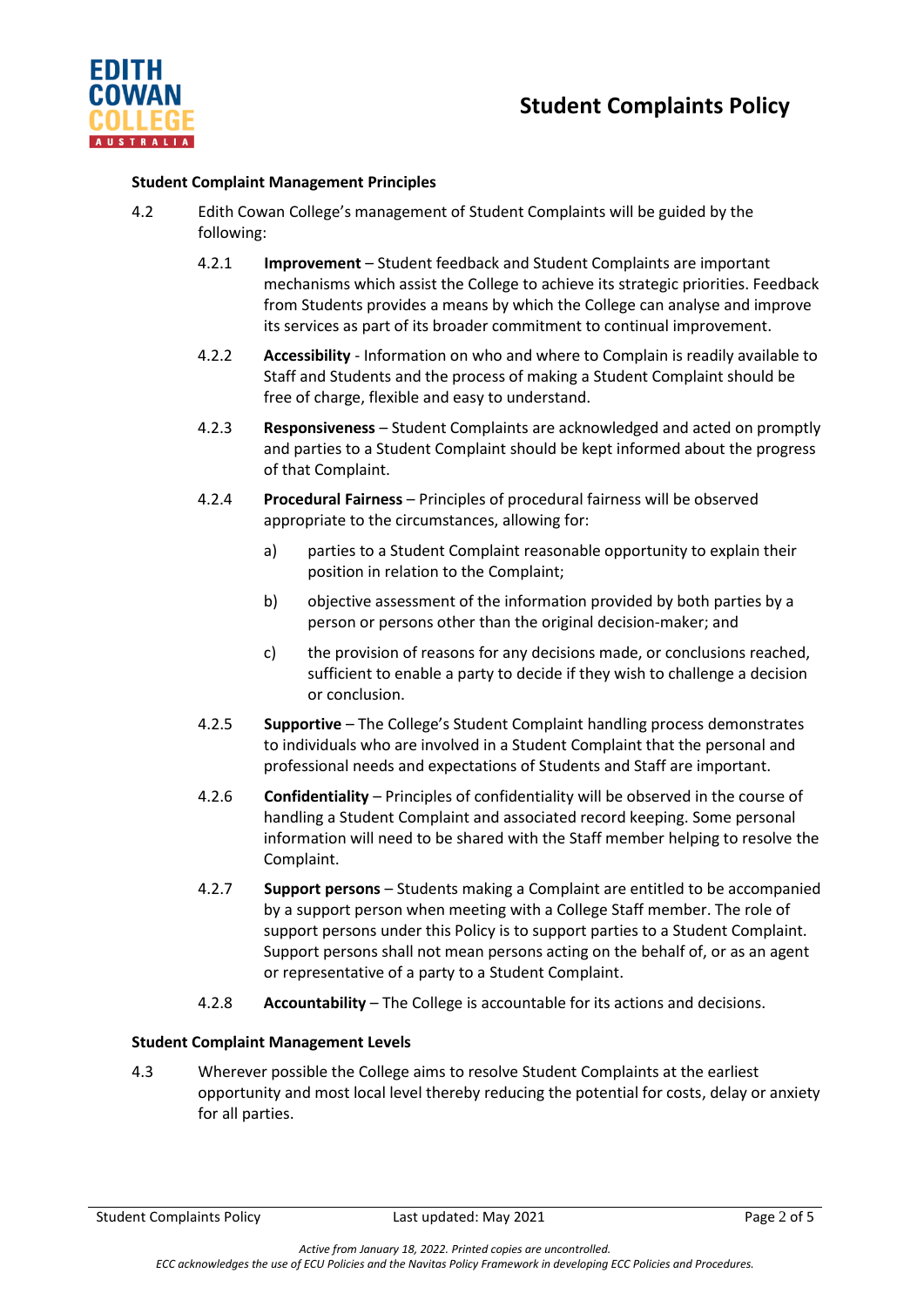# **Student Complaints Policy**



4.4 Edith Cowan College provides Students with a three-level Complaints resolution process, comprising an Informal Student Complaint process, and, if the issue is not resolved for the Student, a Formal Student Complaint process. Students may Appeal the outcome of a Formal Student Complaint to the Student Appeals Committee.

# **Informal Student Complaint**

- 4.5 In the course of Staff members' day-to-day provision of a responsive service, Student concerns are often negotiated and resolved as and when they arise through clear, reasonable and responsive communication between Staff and Students.
- 4.6 Students with a concern should in the first instance attempt to resolve their concerns through discussion with a member of Staff directly involved in the matter which has given rise to the concern, asking for an Informal review of the decision or action.
- 4.7 Where this is not possible, or where the Student feels unable to contact the person most directly concerned, the Student may elect to contact a Manager or Academic Program Coordinator.
- 4.8 An Informal Complaint review should be provided as quickly as possible, with Students given advice as to when they should expect a response.

## **Formal Student Complaint**

- 4.9 Where a Student Complaint is not able to be resolved by the Informal Complaint process, Students may lodge a Formal Complaint.
- 4.10 The Student and Academic Services Manager will be responsible for the administration of Formal Complaints lodged under this Policy, in accordance with the Student Complaints Procedures.
- 4.11 Formal Student Complaints will be acknowledged by Student and Academic Services as soon as practicable, but no later than five (5) Calendar Days after the lodgement of a Formal Student Complaint.
- 4.12 The College's response to a Formal Student Complaint will be issued within thirty (30) Calendar Days of the lodgement of that Complaint. The response issued to a Complainant will provide reasons for any decision made in relation to the Complaint. In consultation with the Complainant, the Quality and Compliance Manager may record an extension of time at the request of a Staff member investigating a Student Complaint, on the grounds of operational need (taking into account such factors as the availability of key Staff).
- 4.13 Expiration of periods for the acknowledgement or issuance of a Formal Student Complaint response will not invalidate a decision reached, but instead shall be used to benchmark the timeliness of the College's responses to Student Complaints.

#### **Complaint Referral**

- 4.14 Concerns which fall outside the *Student Complaints Procedures* will be referred by Quality and Compliance Manager to the most appropriate person in the College for consideration. A record will be retained by the Quality and Compliance Manager of the Complaint and the reasons for the referral.
- 4.15 Complaints about Staff which involve corrupt conduct will be directed to the College Director and Principal.

*Active from January 18, 2022. Printed copies are uncontrolled.*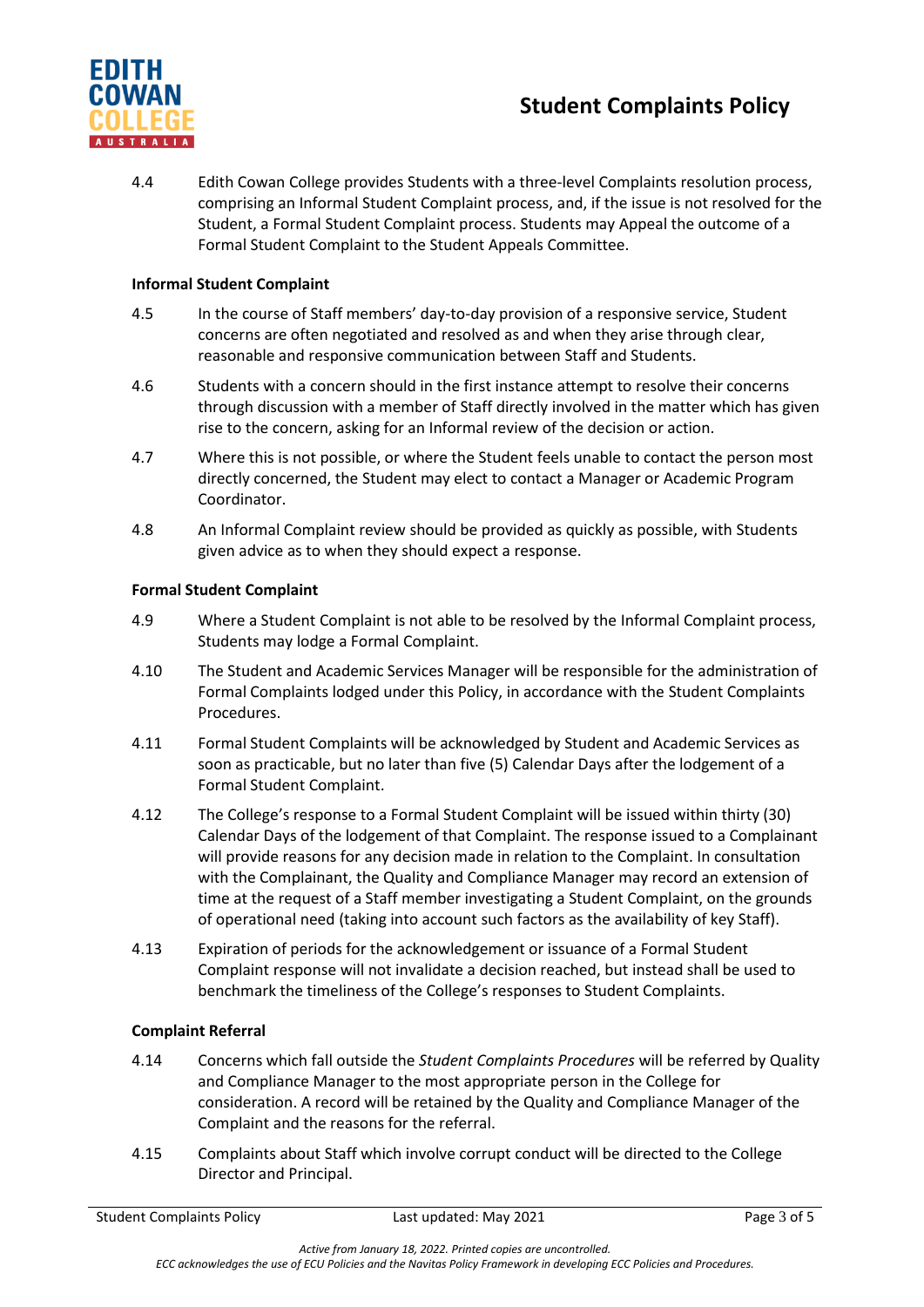# **Student Complaints Policy**



- 4.16 Complaints which are determined by the Quality and Compliance Manager to be frivolous, vexatious or malicious will be recommended to the College Director and Principal for dismissal. A record of each Student Complaint so dismissed, along with reasons for the dismissal, will be made on the Student Complaint Form and provided to the Student. Dismissal of a Student Complaint will not preclude the Student from seeking an external avenue of complaint.
- 4.17 A comprehensive record of each Student Complaint will be kept by the College, documenting the Student Complaint management process and records associated with the response to the Student Complaint. These records will be retained in a confidential College file, in accordance with the College's record management policies.

## **Student Appeals**

4.18 If a Student is not satisfied with the outcome of a Formal Student Complaint, they may submit an Appeal to the Student Appeals Committee, as outlined in the *Student Appeals Policy* and *Student Appeals Procedures*.

## **External Complaints Resolution**

- 4.19 Following the provision of a decision from a Formal Complaint, or at any time during the resolution process with Edith Cowan College, Students may lodge a Complaint with an external agency.
- 4.20 When closing a Formal Complaint Student and Academic Services will provide Complainants with details of external avenues of Complaint that may be available, for instance, the Western Australia Ombudsman, the Overseas Student Ombudsman, WorkSafe, the Human Rights and Equal Opportunity Commission, the State Administrative Tribunal or other external agencies that may be relevant depending on the nature of the Complaint.

#### **5. ACCOUNTABILITIES AND RESPONSIBILITIES**

- 5.1 The Procedures Owner, the **College Director and Principal**, has overall responsibility for the content of this Policy and related Procedures and their operation in the College, including the provision of training and awareness raising activities for Staff involved in Student Complaints management.
- 5.2 **Students** are required to comply with the content of these Procedures and to seek guidance in the event of uncertainty as to their application.
- 5.3 **Staff** members are responsible for ensuring that Student Complaints about the administrative practices or services of the College as may be brought to their attention are treated with due consideration, are dealt with in a timely manner, in accordance with the principles outlined in this Policy and acted upon or referred to the appropriate area of the College for resolution.